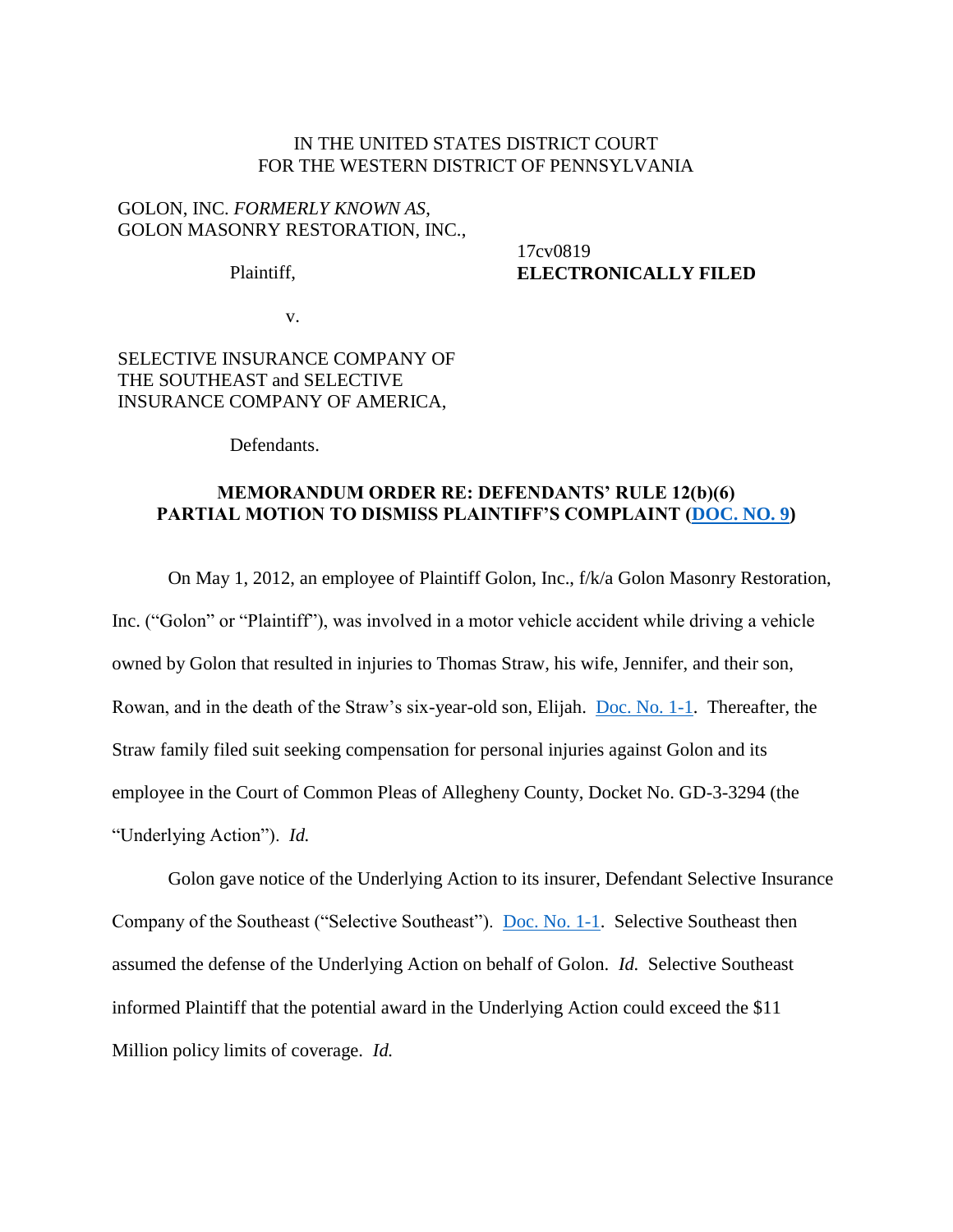The Underlying Action resulted in a \$32 Million verdict in favor of the Straw family against Golon. *Id.* Prior to trial, Golon alleges that Selective Southeast and Defendant Selective Insurance Company of America ("Selective America") employed a "bad-faith, high-risk, brinksmanship negotiation strategy," over the objections of Golon, that resulted in a failure to settle the Underlying Action, within the policy limits during a mediation, or for \$8.5 Million on the eve of trial, despite the recommendation of the trial judge.

Golon alleges three claims against Defendants Selective Southeast and Selective America: first, that the Defendants breached the terms of the policy and the "duty to act reasonably and in good faith when considering whether to pay a third party in settlement of the third party's claim[,]" ("Count I"); second, that Defendants breached their duty as fiduciaries of "undivided loyalty and fidelity, not to engage in self-dealing, not to prefer [their] interest[s] over Golan's, and to act reasonably, in good faith, and with due care when making settlement decisions[,] ("Count II"); and third, that Defendants acted in bad faith by failing to settle the Underlying Action within the policy limits, rejecting the Straw family's final settlement demand (which was within the policy limits), and otherwise lacking a reasonable basis for refusing to settle the Underlying Action within the policy limits, ("Count III"). [Doc. No. 1-1.](https://ecf.pawd.uscourts.gov/doc1/15715753800)

Defendants have moved to partially dismiss Golan's Complaint. [Doc. No. 9.](https://ecf.pawd.uscourts.gov/doc1/15715764808) Defendants moved to dismiss Count II, the breach of fiduciary duty claim, as barred by the "gist of the action" doctrine. *Id.* Additionally, Selective America moved to dismiss all claims against it because it is not the entity that issued the insurance policy to Golan and is therefore not a party to the contract. *Id.* 

2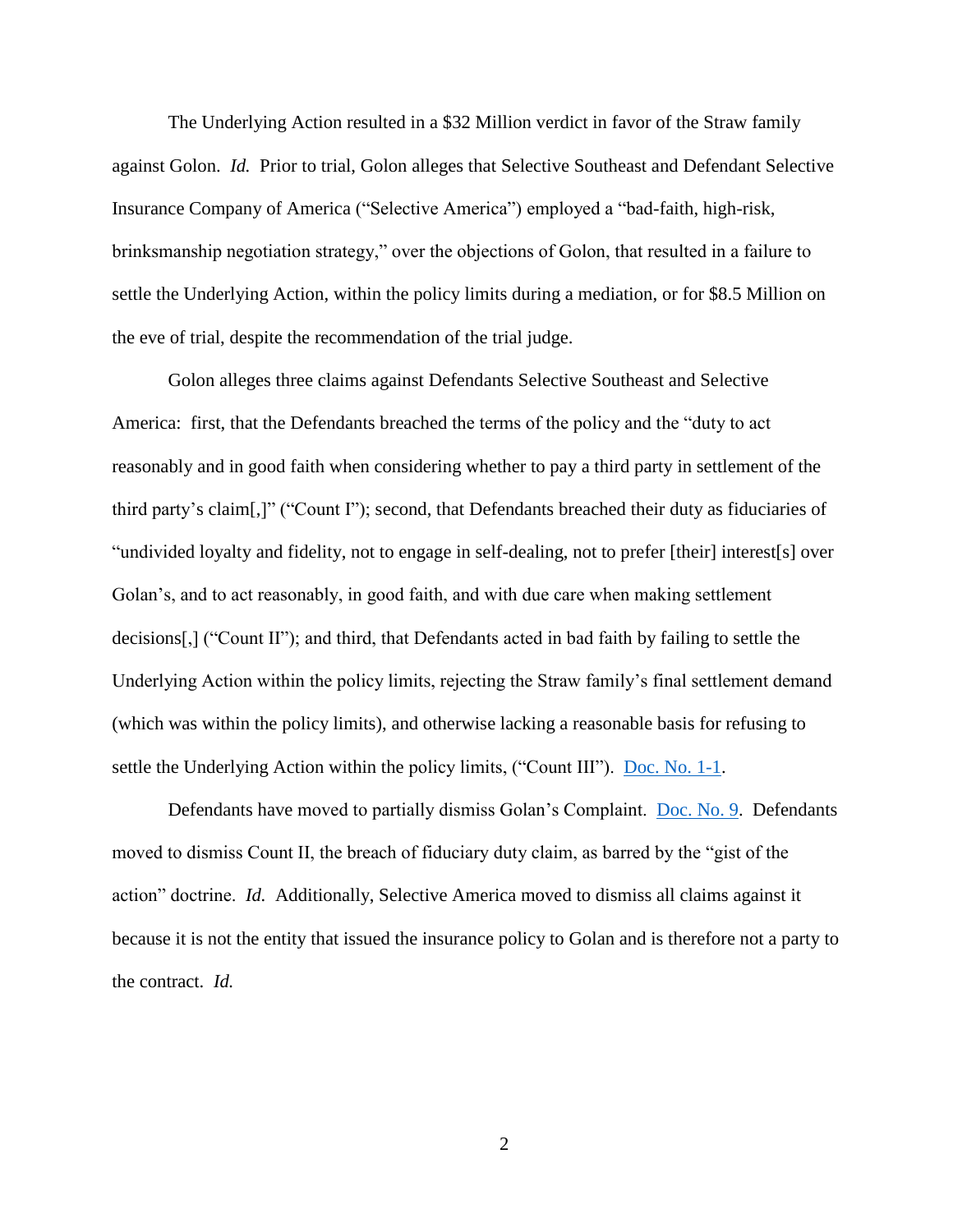## **I. Legal Standards**

[Federal Rule of Civil Procedure 12\(b\)\(6\),](http://www.westlaw.com/Find/default.wl?rs=kmfn4.8&vr=2.0&kmvr=2.6&FindType=L&DB=1000600&DocName=USFRCPR12&kmsource=da3.0) provides for dismissal for "failure to state a claim upon which relief can be granted." Detailed factual pleading is not required – Rule  $8(a)(2)$ calls for a "short and plain statement of the claim showing that the pleader is entitled to relief" – but a Complaint must set forth sufficient factual allegations that, taken as true, set forth a plausible claim for relief. *Ashcroft v. Iqbal*[, 556 U.S. 662, 678 \(2009\).](http://www.westlaw.com/Find/default.wl?rs=kmfn4.8&vr=2.0&kmvr=2.6&FindType=Y&DB=0000780&serialnum=2018848474&kmsource=da3.0)

The plausibility standard does not require a showing of probability that a claim has merit, *[Bell Atlantic Corp. v. Twombly](http://www.westlaw.com/Find/default.wl?rs=kmfn4.8&vr=2.0&kmvr=2.6&FindType=Y&DB=0000780&serialnum=2012293296&kmsource=da3.0)*, 550 U.S. 544, 556 (2007), but it does require that a pleading show "more than a sheer possibility that a defendant has acted unlawfully." *Iqbal*[, 556 U.S. at](http://www.westlaw.com/Find/default.wl?rs=kmfn4.8&vr=2.0&kmvr=2.6&FindType=Y&DB=0000780&serialnum=2018848474&kmsource=da3.0)  [678.](http://www.westlaw.com/Find/default.wl?rs=kmfn4.8&vr=2.0&kmvr=2.6&FindType=Y&DB=0000780&serialnum=2018848474&kmsource=da3.0) Determining the plausibility of an alleged claim is "a context-specific task that requires the reviewing court to draw on its judicial experience and common sense." *Id.* [at 679.](http://www.westlaw.com/Find/default.wl?rs=kmfn4.8&vr=2.0&kmvr=2.6&FindType=Y&DB=0000780&serialnum=2018848474&kmsource=da3.0) The Court must consider the specific nature of the claims presented and determine whether the facts pled to substantiate the claims are sufficient to show a "plausible claim for relief." *[Covington v. Int'l](http://www.westlaw.com/Find/default.wl?rs=kmfn4.8&vr=2.0&kmvr=2.6&FindType=Y&DB=0000506&serialnum=2030133352&kmsource=da3.0)  [Ass'n of Approved Basketball Officials](http://www.westlaw.com/Find/default.wl?rs=kmfn4.8&vr=2.0&kmvr=2.6&FindType=Y&DB=0000506&serialnum=2030133352&kmsource=da3.0)*, 710 F.3d 114, 118 (3d Cir. 2013); *see also [Santiago v.](http://www.westlaw.com/Find/default.wl?rs=kmfn4.8&vr=2.0&kmvr=2.6&FindType=Y&DB=0000506&serialnum=2024069362&kmsource=da3.0)  Warminster Twp.*[, 629 F.3d 121, 130 \(3d Cir. 2010\).](http://www.westlaw.com/Find/default.wl?rs=kmfn4.8&vr=2.0&kmvr=2.6&FindType=Y&DB=0000506&serialnum=2024069362&kmsource=da3.0)

In addition to the averments in a complaint, the Court may consider "an undisputedly authentic document that a defendant attaches as an exhibit to a motion to dismiss if the plaintiff's claims are based on the document." *[Pension Benefit Guar. Corp. v. White Consolidated Indus.](http://www.westlaw.com/Find/default.wl?rs=kmfn4.8&vr=2.0&kmvr=2.6&FindType=Y&DB=0000350&serialnum=1993132632&kmsource=da3.0)*, [998 F.2d 1192, 1196 \(3d Cir. 1993\).](http://www.westlaw.com/Find/default.wl?rs=kmfn4.8&vr=2.0&kmvr=2.6&FindType=Y&DB=0000350&serialnum=1993132632&kmsource=da3.0) Further, the Court may also consider a document "integral to or explicitly relied upon in the complaint" without converting the motion to dismiss into one for summary judgment. *U.S. Express Lines v. Higgins,* [281 F.3d 383, 388 \(3d Cir. 2002\).](http://www.westlaw.com/Find/default.wl?rs=kmfn4.8&vr=2.0&kmvr=2.6&FindType=Y&DB=0000506&serialnum=2002130973&kmsource=da3.0) Accordingly, the Court has considered the insurance policy between Golon and Selective Southeast appended to Defendants' brief.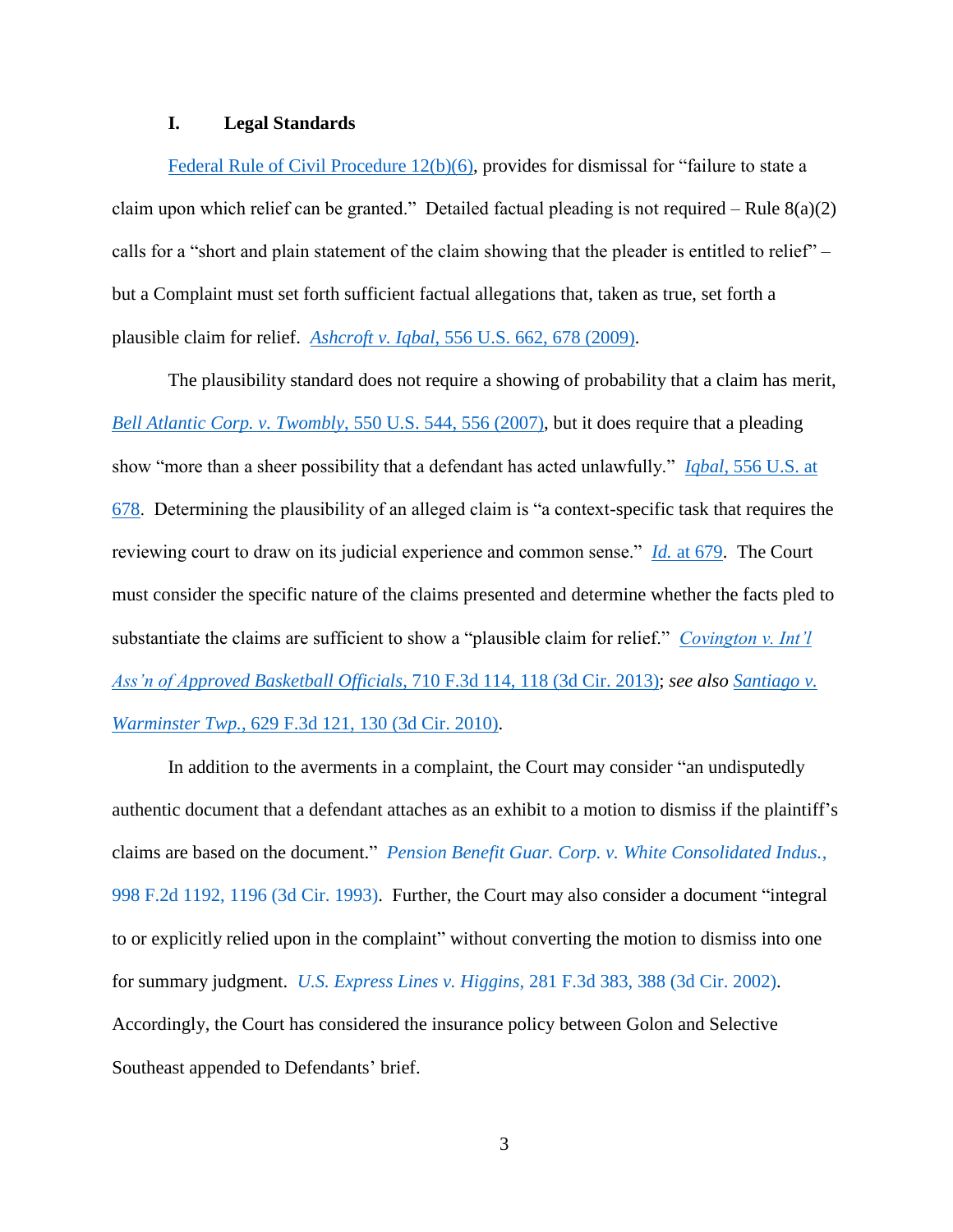A federal court exercising diversity jurisdiction is bound by the *Erie* doctrine to follow state law as announced by the highest state court. *[Wayne Moving & Storage of New Jersey, Inc.](http://www.westlaw.com/Find/default.wl?rs=kmfn4.8&vr=2.0&kmvr=2.6&FindType=Y&DB=0000506&serialnum=2023525046&kmsource=da3.0)  v. School Dist. of Philadelphia*[, 625 F.3d 148, 154 \(3d Cir. 2010\).](http://www.westlaw.com/Find/default.wl?rs=kmfn4.8&vr=2.0&kmvr=2.6&FindType=Y&DB=0000506&serialnum=2023525046&kmsource=da3.0) If the state's highest court has not addressed the precise question presented, the federal court must predict how the state's highest court would resolve the issue. *[Id.](http://www.westlaw.com/Find/default.wl?rs=kmfn4.8&vr=2.0&kmvr=2.6&FindType=Y&DB=0000506&serialnum=2023525046&kmsource=da3.0)*

#### **II. Discussion**

Golon urges this Court to find that, "under Pennsylvania law, a policyholder may sue an insurance company for breach of its fiduciary duty to settle within policy limits, and at the same time sue for breach of contract, without violating the gist of the action doctrine." [Doc. No. 20,](https://ecf.pawd.uscourts.gov/doc1/15715788610) p. 4. Golon follows this argument further in a footnote, stating "[i]t is questionable whether the gist of the action doctrine can *ever* bar tort claims against insurance companies if the words "mutual consensus" in *Bohler-Uddeholm* were read according to their ordinary meaning, because the terms of insurance policies are rarely the result of bargaining. [Doc. No. 20,](https://ecf.pawd.uscourts.gov/doc1/15715788610) FN 1 (emphasis in original).

In *Bohler-Uddeholm*, the United States Court of Appeals for the Third Circuit considered whether it was proper for a district court to allow the plaintiff to proceed to trial on breach of contract and breach of fiduciary duty claims in a "complicated commercial case" that "emerge[d] from the disintegration of a joint venture" and also included misappropriation of trade secrets and civil conspiracy claims. *[Bohler-Uddeholm America, Inc. v. Ellwood Group, Inc.](http://www.westlaw.com/Find/default.wl?rs=kmfn4.8&vr=2.0&kmvr=2.6&FindType=Y&DB=0000506&serialnum=2001305267&kmsource=da3.0)*, 247 F.3d [79 \(3d Cir. 2001\).](http://www.westlaw.com/Find/default.wl?rs=kmfn4.8&vr=2.0&kmvr=2.6&FindType=Y&DB=0000506&serialnum=2001305267&kmsource=da3.0)

The Court of Appeals applied Pennsylvania's "gist of the action" test and found that the plaintiff's breach of fiduciary duty claim was related to separate conduct beyond the breach of contract claim in the action, and was based upon the fiduciary duty imposed on joint venturers

4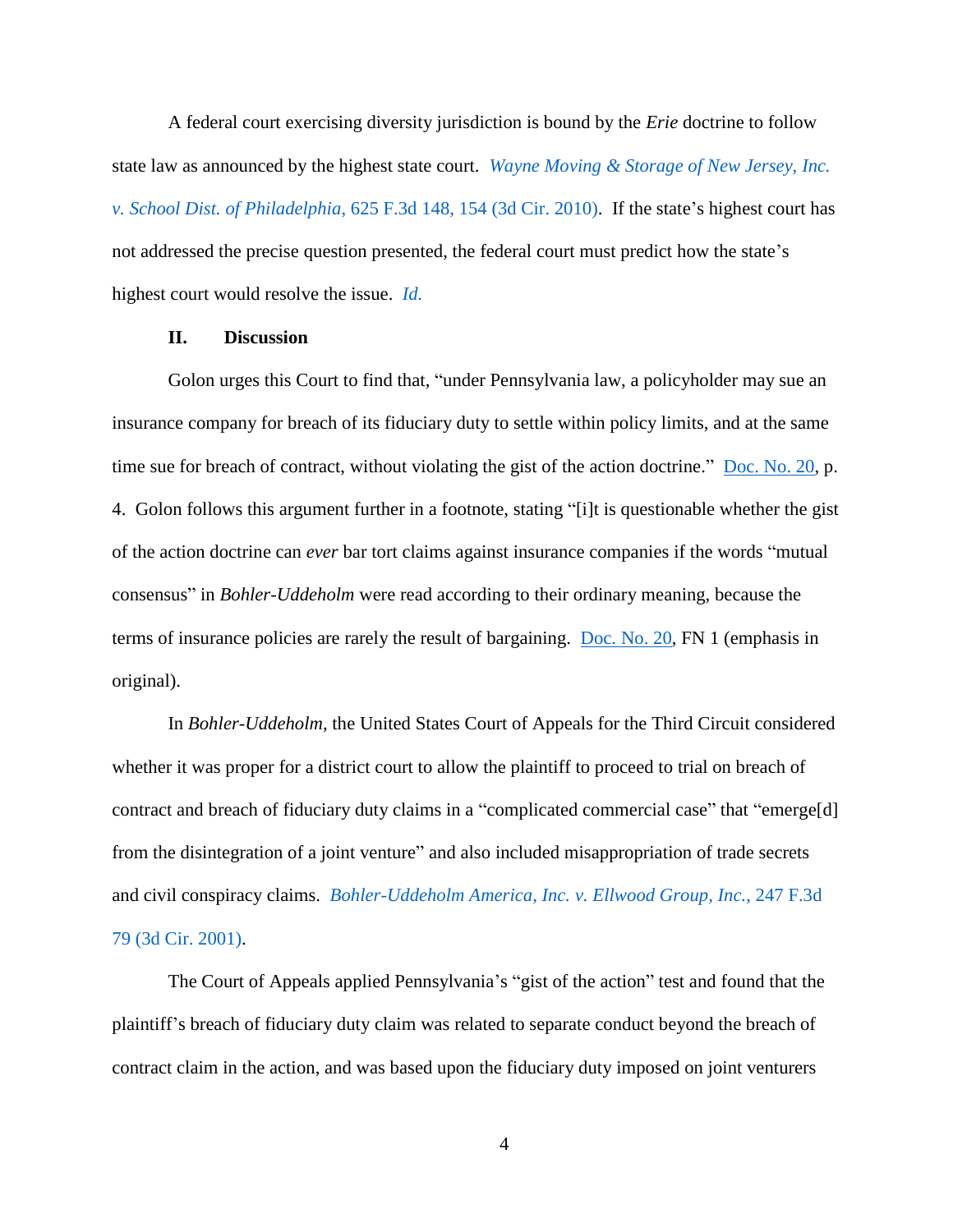under Pennsylvania law "to act toward one's joint venturer in the utmost good faith and with scrupulous honesty[.]" *Id.* at 104-05 (internal citations omitted). However, the Court of Appeals found that the plaintiffs' misappropriation of trade secrets claim was defined by the contract and interwoven with the breach of contract claim and therefore barred by the gist of the action doctrine. *Id.* at 106.

More than ten years after the Court of Appeals decision in *Bohler-Uddeholm*, the Pennsylvania Supreme Court reviewed the precedent on the "gist of the action" doctrine and reaffirmed the standard by which to determine whether or not a plaintiff's claim is "truly one in tort, or for breach of contract." *Bruno v. Erie Ins. Co.*[, 106 A.3d 48 \(Pa. 2014\).](http://www.westlaw.com/Find/default.wl?rs=kmfn4.8&vr=2.0&kmvr=2.6&FindType=Y&DB=0007691&serialnum=2034999361&kmsource=da3.0) The Pennsylvania Supreme Court summarized the test as follows:

> The general governing principle which can be derived from our prior cases is that our Court has consistently regarded the nature of the duty alleged to have been breached, as established by the underlying averments supporting the claim in a plaintiff's complaint, to be the critical determinative factor in determining whether the claim is truly one in tort, or for breach of contract. In this regard, the substance of the allegations comprising a claim in a plaintiff's complaint are of paramount importance, and, thus, the mere labeling by the plaintiff of a claim as being in tort, e.g., for negligence, is not controlling. If the facts of a particular claim establish that the duty breached is one created by the parties by the terms of their contract—i.e., a specific promise to do something that a party would not ordinarily be obligated to do but for the existence of the contract—then the claim is to be viewed as one for breach of contract. If, however, the facts establish that the claim involved the defendant's violation of a broader social duty owed to all individuals, which is imposed by the law of torts and, hence, exists regardless of the contract, then it must be regarded as a tort.

*Bruno*, [106 A.3d at 111-112](http://www.westlaw.com/Find/default.wl?rs=kmfn4.8&vr=2.0&kmvr=2.6&FindType=Y&DB=0007691&serialnum=2034829939&kmsource=da3.0) (internal citations omitted). 1

 $\overline{a}$ 

<sup>1</sup> *Cf. Ash v. Cont'l Ins. Co.*[, 932 A.2d 877, 885 \(Pa. 2007\)](http://www.westlaw.com/Find/default.wl?rs=kmfn4.8&vr=2.0&kmvr=2.6&FindType=Y&DB=0000162&serialnum=2013614813&kmsource=da3.0) (holding that bad faith action against insurer pursuant to 42 Pa. C.S.A. § 8371 is for breach of a duty "imposed by law as a matter of social policy, rather than one imposed by mutual consensus[.]"). Selective Southeast has not moved to dismiss Golon's statutory bad faith claim (Count III). [Doc. No. 9.](https://ecf.pawd.uscourts.gov/doc1/15715764808)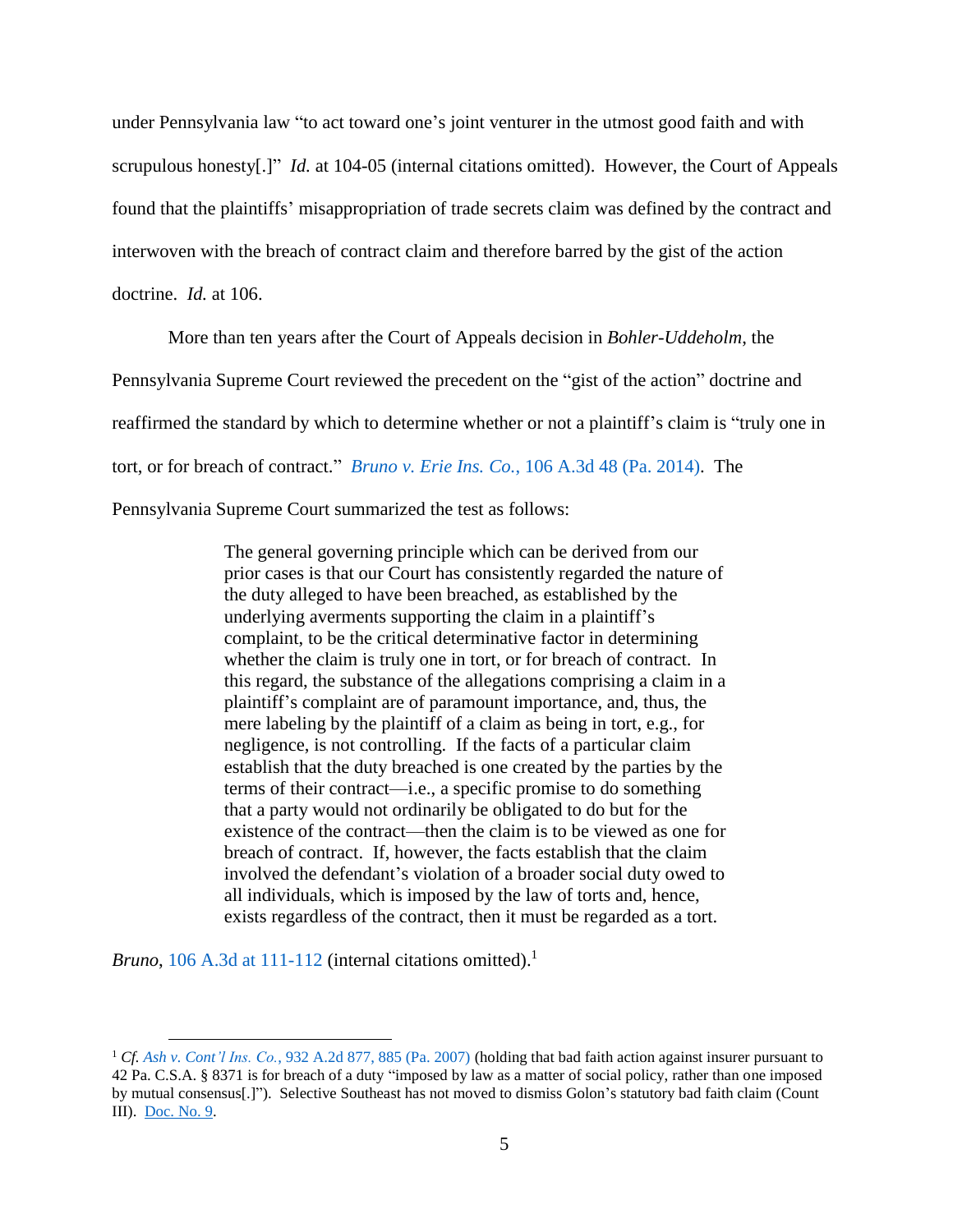Here, the duty owed to Golon was created by the insurance contract. Golon alleged in the Complaint that "Defendants breached their fiduciary duty to Golon by acting or failing to act as set forth in the preceding paragraphs of the Complaint" which refer to the paragraphs set forth to establish Golon's breach of contract claim against Defendants. [Doc. No. 1-1.](https://ecf.pawd.uscourts.gov/doc1/15715753800)

Contrary to Golon's argument questioning "whether the gist of the action doctrine can *ever* bar tort claims against insurance companies[,]" <u>doc. no. 20</u>, FN 1, Defendants cite numerous cases from the District Courts of Pennsylvania, applying Pennsylvania law, that have found fiduciary duty claims against insurance companies to be barred by the gist of the action doctrine. *See* [Doc. No. 26,](https://ecf.pawd.uscourts.gov/doc1/15715791612) pp. 4-5 (collecting cases). Accordingly, Golon's breach of fiduciary duty claim, Count II of the Complaint, will be DISMISSED as barred by the gist of the action doctrine.

Turning to Selective America's motion to dismiss all claims against it because it is not the entity that issued the insurance policy to Golan, Golon does not dispute that the breach of contract claim against Selective America cannot stand, and therefore, Count I against Selective America is DISMISSED.

However, to determine whether an entity is an "insurer" that may be liable under the bad faith statute, Pennsylvania courts examine both the policy documents and "the actions of the company involved" with significant focus on the company's actions. *[Brown v. Progressive Ins.](http://www.westlaw.com/Find/default.wl?rs=kmfn4.8&vr=2.0&kmvr=2.6&FindType=Y&DB=0000162&serialnum=2004223091&kmsource=da3.0)  Co.*[, 860 A.2d 493 \(Pa. Super. Ct. 2004\).](http://www.westlaw.com/Find/default.wl?rs=kmfn4.8&vr=2.0&kmvr=2.6&FindType=Y&DB=0000162&serialnum=2004223091&kmsource=da3.0) Golon has pled adequate factual allegations to show that Selective America may have been the entity responsible for handling its claim under the policy and the negotiations in the Underlying Action at issue. [Doc. No. 1-1,](https://ecf.pawd.uscourts.gov/doc1/15715753800)  $\P$  27 and 31. Accordingly, it would be premature for the Court to dismiss Selective America at this stage of the proceedings and Selective America's Motion to Dismiss Count III will be DENIED.

6